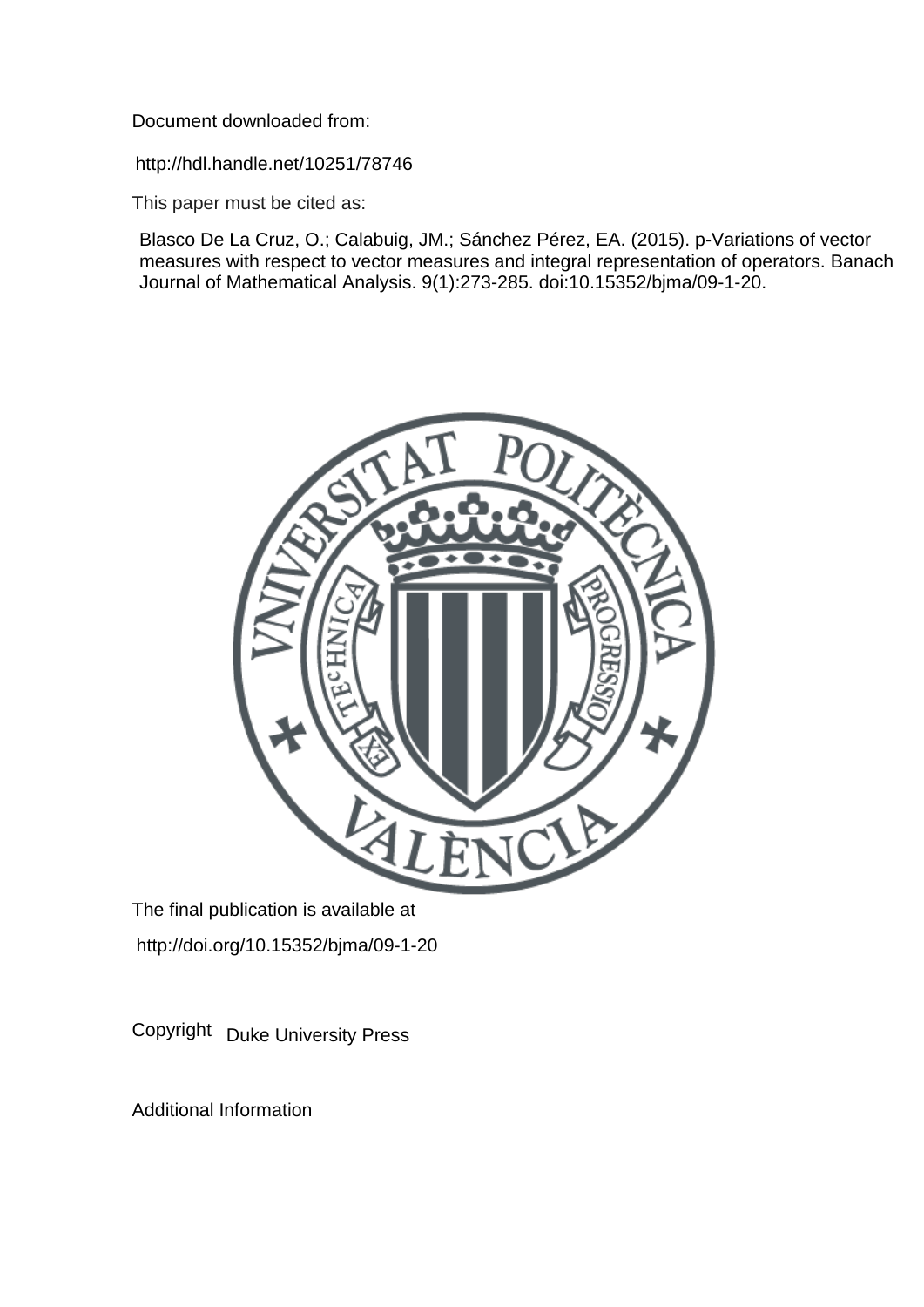# p-VARIATIONS OF VECTOR MEASURES WITH RESPECT TO VECTOR MEASURES AND INTEGRAL REPRESENTATION OF OPERATORS

## O. BLASCO<sup>1</sup>, J.M. CALABUIG<sup>2</sup>\* AND E.A. SÁNCHEZ-PÉREZ<sup>3</sup>

Abstract. In this paper we provide two representation theorems for two relevant classes of operators from any p-convex order continuous Banach lattice with weak unit into a Banach space: the class of continuous operators and the class of cone absolutely summing operators. We prove that they can be characterized as spaces of vector measures with finite  $p$ -semivariation and  $p$ variation, respectively, with respect to a fixed vector measure. We give in this way a technique for representing operators as integrals with respect to vector measures.

#### 1. Introduction

The theory of integration with respect to a vector measure has its roots in the seminal paper by Bartle, Dunford and Schwartz (see  $[1]$ ), who developed a Lebesgue type definition for integration of scalar functions with respect to a vector measure in order to extend the Riesz Representation Theorem for the dual space  $C(K)^*$ . More precisely with this integration they represent as integrals weakly compact operators from  $C(K)$  spaces into a Banach space X. After this paper of the fifties, the interplay between vector measures and operators has been the starting point of a lot of fruitful mathematical developments. Nowadays, a deeper knowledge of the properties of integration of scalar functions with respect to vector measures (see  $[11, 12, 14]$  $[11, 12, 14]$  $[11, 12, 14]$  $[11, 12, 14]$  $[11, 12, 14]$ ) and the corresponding spaces of integrable functions allows a better understanding of the relation between operators on Banach function spaces and their integral representations.

In this paper we show that finite  $p$ -semivariation and finite  $p$ -variation of a vector measure with respect to other vector measure characterize some strong relations between the corresponding spaces of integrable functions and also some properties of the integration maps defined between them. When these ideas are written in terms of operators —that is for vector measures defined from operators—, we find that the classes of continuous and cone absolutely summing operators from an order continuous p-convex Banach lattice with a weak unit can be represented as integrals of vector measures— as in the case of weakly

Date: Received: xxxxxx; Revised: yyyyyy; Accepted: zzzzzz.

<sup>∗</sup> Corresponding author.

<sup>2010</sup> Mathematics Subject Classification. Primary 46E30; Secondary 46G10.

Key words and phrases. Vector measures, operator, p-variation, p-semivariation, vector valued integration.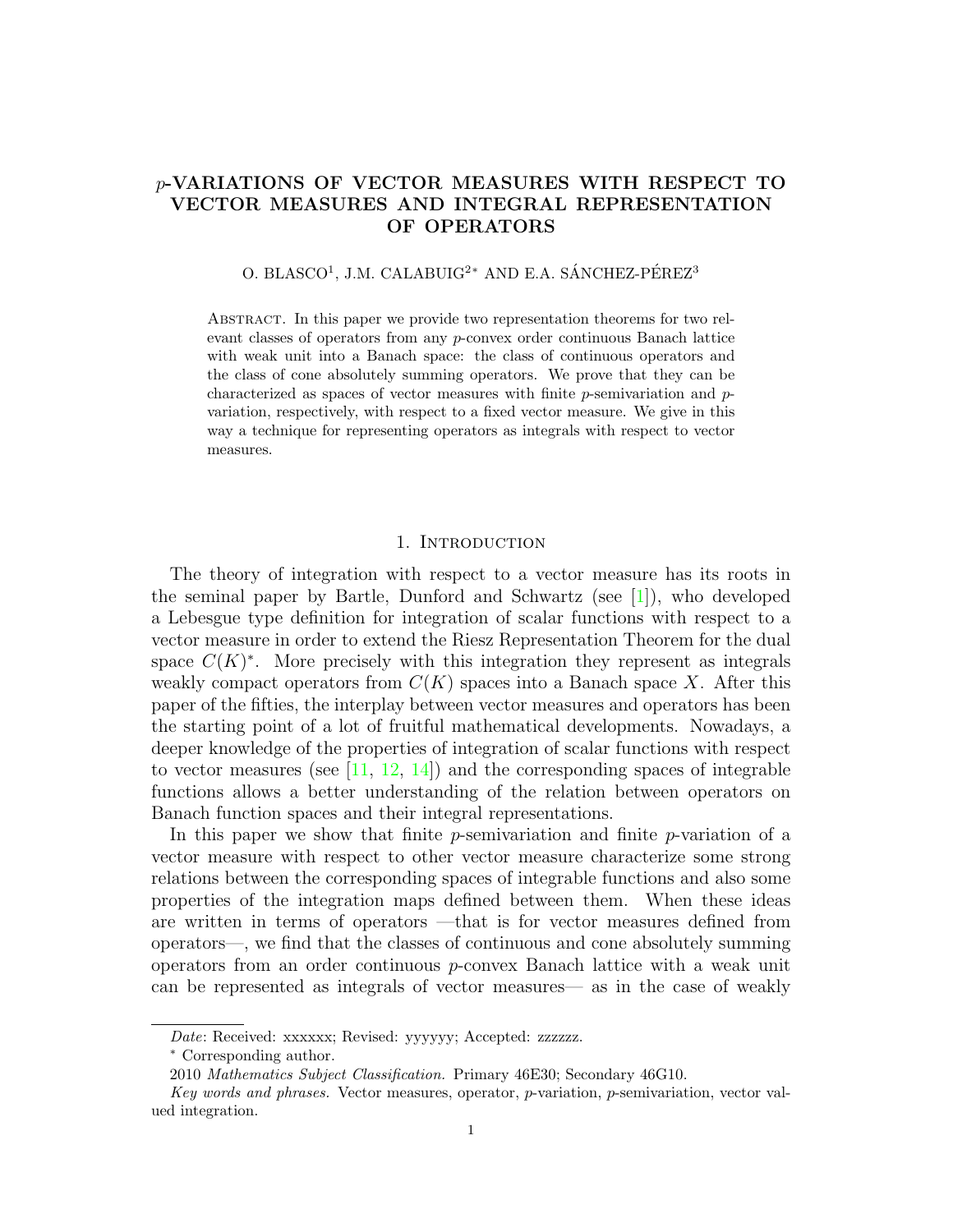compact operators on  $C(K)$  quoted above —having bounded p-semivariation or p-variation, respectively.

The motivation of our analysis comes from the following well-known result about operators on  $L^p$ -spaces and vector measures that can be already found in the book by Dinculeanu (see [\[9\]](#page-12-4)). For a finite measure  $\mu$ , an operator T:  $L^{p'}(\mu) \to X$  is continuous if and only if the *p*-semivariation of the vector measure  $m_T$ , denoted by  $||m_T||_p$ , and given by

$$
\|m_{\scriptscriptstyle T}\|_p:=\sup\Big\{\Big(\sum \frac{|\langle m_{\scriptscriptstyle T}(A_i), x'\rangle|^p}{\mu(A_i)^{p-1}}\Big)^{1/p}:\, x'\in B_{X^*},\,\{A_i\}\,\text{ finite partition of }\,\,\Omega\Big\},
$$

is finite (see for instance  $\begin{bmatrix} 15 \\ 10 \end{bmatrix}$ , Theorem 8 and Example [2.5\(](#page-5-0)1) below for an equivalent formulation). In this paper we prove that this result for operators on  $L^p$ -spaces is in fact a particular example of a general result that holds for p-convex Banach lattices involving the p-semivariation and the p-variation of a vector measure with respect to other vector measure. We provide in this way two vector-measure-type integral representations for continuous and cone absolutely summing operators (Corollary [2.8](#page-7-0) and Corollary [3.7,](#page-11-0) respectively) whose proofs are based on two theorems for vector measures (Theorem [2.6](#page-6-0) and [3.5\)](#page-10-0). As the reader may expect, Pettis integrability is involved in the first result (Example  $2.5(2)$  $2.5(2)$ , while Bochner integrability is the key property in the second one (Example [3.4\(](#page-10-1)3)).

**Terminology and background.** Throughout this paper  $X$  and  $Y$  denote (real) Banach spaces. By  $B_X$  we denote the closed unit ball of X. Let  $L(X, Y)$  be the Banach space of the linear and continuous maps  $T$  defined from  $X$  into  $Y$ endowed with the usual uniform norm  $||T|| = \sup{||Tx||_Y : x \in B_X}$ . X<sup>\*</sup> will be the topological dual space, that is  $X^* = L(X, \mathbb{R})$ . When E is a Banach lattice an operator  $T \in L(E, Y)$  is called cone absolutely summing if there is a constant  $k > 0$  such that for each finite set of positive elements  $x_1, ..., x_n \in E$ ,

$$
\sum_{i=1}^{n} \|Tx_i\| \le k \sup_{x' \in B_{X^*}} \sum_{i=1}^{n} |\langle x_i, x' \rangle| = k \Big\| \sum_{i=1}^{n} x_i \Big\|_{X}.
$$

The infimum of such constant is denoted by  $\pi_1^+(T)$ . We denote by  $(\Lambda_1^+(E, Y), \pi_1^+)$ to the complete space of all cone absolutely summing operators from  $E$  into  $Y$ .

Let  $1 \leq p < \infty$ . A Banach lattices E is said to be p-convex if there exists a constant  $k \geq 0$  satisfying that for every finite collection  $x_1, \ldots, x_n \in E$ ,

$$
\left\| \left( \sum_{i=1}^n |x_i|^p \right)^{1/p} \right\| \leq k \left( \sum_{i=1}^n \|x_i\|^p \right)^{1/p}.
$$

When every monotone order bounded sequence in the Banach lattice  $E$  is convergent (in the norm of  $E$ ) then  $E$  is said to be order continuous. A weak unit of E is an element  $0 \le e \in E$  such that  $\inf(x, e) = 0$  implies  $x = 0$ . The reader is referred to [\[8,](#page-12-6) [16\]](#page-12-7) to the unexplained terminology and results regarding Banach lattices and absolutely summing operators.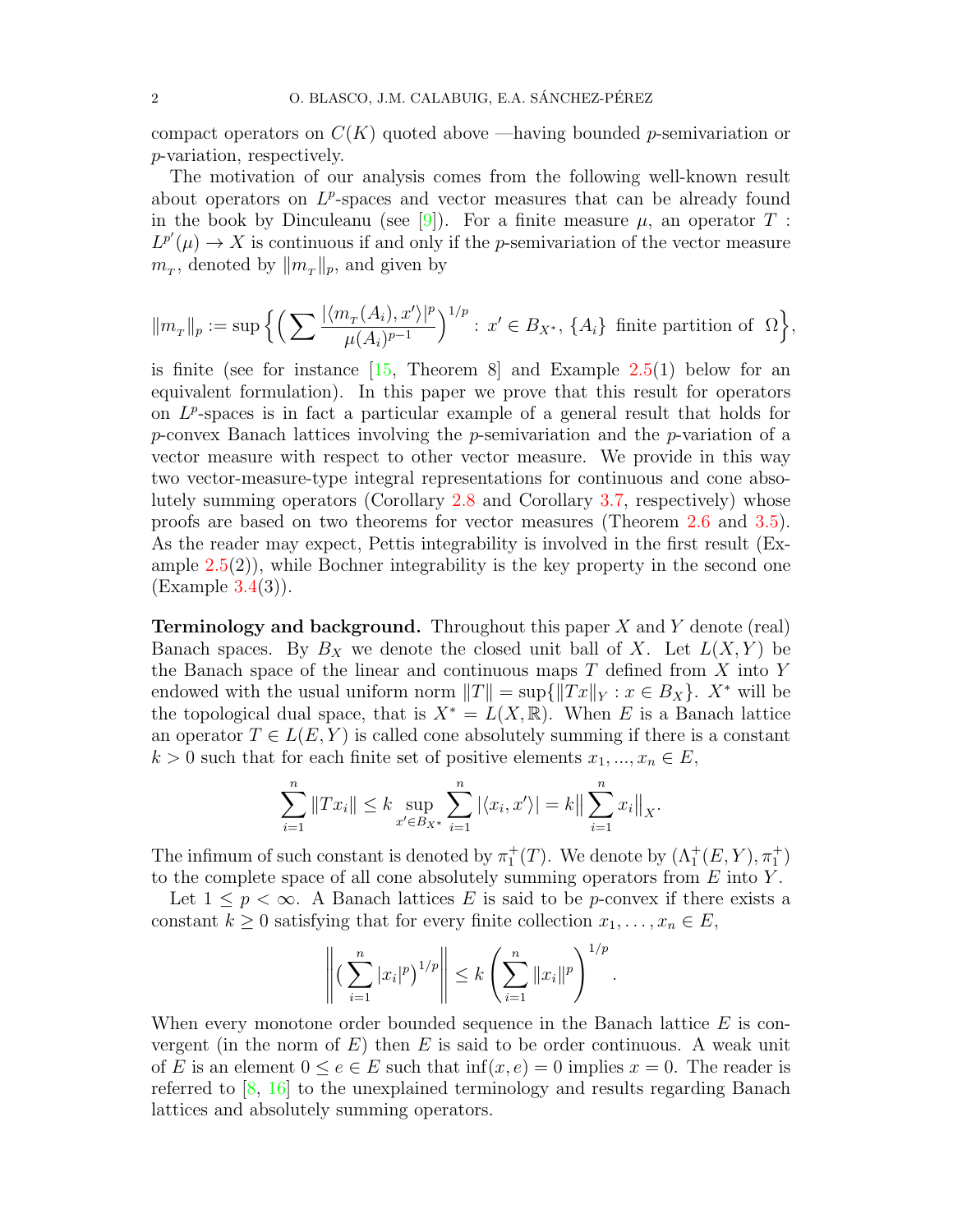Let  $(\Omega, \Sigma)$  be a measurable space, that is  $\Omega$  is a set and  $\Sigma$  is a  $\sigma$ -algebra. For each  $A \in \Sigma$  we will denote by  $\mathcal{D}_A$  the set of all partitions,  $\pi_A$ , of the set A into a finite number of pairwise disjoint elements of Σ. The characteristic function of the set  $A \in \Sigma$  is denoted by  $\chi_A$ . We will also denote by  $S_{\Sigma}(X)$  the set of the simple functions,  $s = \sum_{i=1}^n x_i \chi_{A_i}$ , where  $x_i \in X$  for all  $1 \leq i \leq n$  and  $\{A_i\}_{i=1}^n$  are pairwise disjoint elements of  $\Sigma$ .

If  $m : \Sigma \to X$  is a Banach space valued countably additive vector measure, we can define for each functional  $x' \in X^*$  the scalar measure given by  $\langle m, x' \rangle (A) :=$  $\langle m(A), x' \rangle$ ,  $A \in \Sigma$ . We write  $|\langle m, x' \rangle|$  for its variation. The symbol  $||m||$  denotes the semivariation of m, that is given by  $||m||(A) := \sup_{x' \in B_{X^*}} |\langle m, x' \rangle|(A), A \in \Sigma$ . Throughout the paper, m and  $\nu$  are countably additive vector measures on the same  $\sigma$ -algebra  $\Sigma$ . A set  $A \in \Sigma$  is said to be  $||m||$ -null if  $||m||(A) = 0$ . We say that m is absolutely continuous with respect to  $\nu$ , and write  $m \ll \nu$ , if any measurable set A with  $\|\nu\|(A) = 0$  satisfies  $\|m\|(A) = 0$ . The reader can find more information on vector measures on our standard reference [\[7\]](#page-12-8).

A real measurable function  $f : \Omega \to \mathbb{R}$  is integrable with respect to m if for each  $x' \in X^*, f \in L^1(|\langle m, x' \rangle|)$ , and for each  $A \in \Sigma$  there is an element  $\int_A f dm \in X$ such that  $\langle \int_A f dm, x' \rangle = \int_A f d\langle m, x' \rangle$  for all  $x' \in X^*$ . If only the first requirement is satisfied, then we say that  $f$  is weakly integrable and the corresponding space of such classes of functions (identifying functions that are  $\|m\|$ -a.e. equal) will by denoted by  $L_w^1(m)$ .

Given  $1 \leq p < \infty$ . The space  $L^p(m)$  of p-integrable function is composed by the equivalence classes of  $\|m\|$ -a.e. equal integrable functions, with the norm

$$
||f||_{L^p(m)} := \sup_{x' \in B_{X^*}} \left( \int_{\Omega} |f|^p \, d|\langle m, x' \rangle| \right)^{1/p}, \quad f \in L^p(m).
$$

For  $p = \infty$  we have  $L^{\infty}(m)$  the  $||m||$ -essentially bounded measurable functions which it is equipped with the essential supremum norm  $\lVert \cdot \rVert_{L^{\infty}(m)}$ . Considering the  $\|m\|$ -a.e. order they become Banach lattices, and  $L^p(m)$  defines, for  $1 \leq p < \infty$ , an order continuous *p*-convex Banach lattice with weak unit. The space  $L_w^p(m)$ of weakly integrable functions (with the same norm) is also a p-convex Banach lattice, and  $L^p(m) \subseteq L^p_w(m)$  isometrically. We write  $I_m$  for the integration map  $I_m: L^1(m) \to X$  given by  $I_m(f) := \int_{\Omega} f dm$ ,  $f \in L^1(m)$ . It can be easily seen that  $L^p(m) \subseteq L^q(m)$  whenever  $1 \leq q \leq p < \infty$ . Sometimes we will write  $[f]_m$  instead of f for an element of  $L^1(m)$  in order to recall that f is in fact an equivalence class of functions. The reader can find further information on these spaces in  $[14, Ch.3]$  $[14, Ch.3]$ .

We denote  $L^0(m)$  the space of equivalence classes  $[f]_m$  of measurable functions. Hence if we assume that  $m \ll \nu$  then the map id:  $L^0(\nu) \to L^0(m)$  given by  $\text{id}([f]_{\nu}) = [f]_{m}$  is well-defined. For  $1 \leq q \leq p \leq \infty$  we introduce the symbol  $L^p(\nu) \in L^q(m)$  to mean that id:  $L^p(\nu) \to L^q(m)$  is well-defined. Notice that, since this map is positive, it is always continuous (see [\[13,](#page-12-9) p.2]). Although this relation is not strictly speaking an inclusion, we use the symbol "id" to denote it. For the particular case that we deal with in the present paper —vector measures defined by operators— the reader can find a complete explanation of this kind of relation in  $[6, Section 3]$  $[6, Section 3]$ .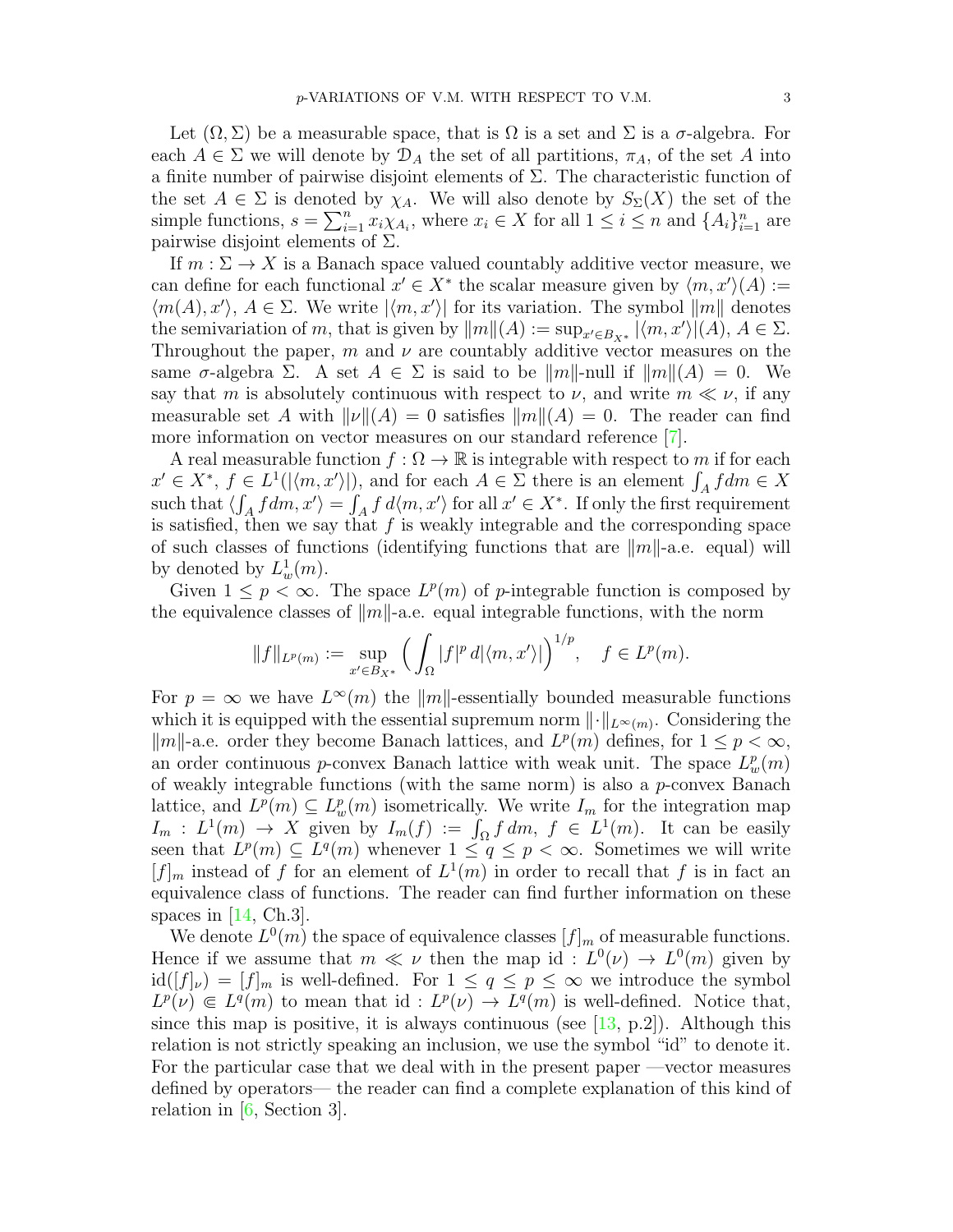Finally if  $1 \leq p \leq \infty$  as usual we write  $p' \in [1, \infty]$  the (extended) real number given by  $1/p + 1/p' = 1$ .

#### 2. Measures of bounded p-semivariation.

Let us start by expressing the absolute continuity of m with respect to  $\nu$  in terms of inclusion between spaces.

**Proposition 2.1.** Let  $m : \Sigma \to X$  and  $\nu : \Sigma \to Y$  be countable additive vector measures. The following assertions are equivalent:

- $(1)$   $m \ll \nu$ .
- $(2) L^{\infty}(\nu) \in L^{\infty}(m)$ .
- $(3) L^{\infty}(\nu) \in L^{1}(m)$ .
- (4) The integration map  $I_m^{\infty}: L^{\infty}(\nu) \to X$  is continuous.

*Proof.* (1)⇒(2). Clearly for a fixed  $f \in L^{\infty}(\nu)$  the measurable set

 $A = \{w \in \Omega : |f(w)| > ||f||_{L^{\infty}(\nu)}\},\$ 

is  $\|\nu\|$ -null so by using (1) it is also  $\|m\|$ -null and  $\|f\|_{L^{\infty}(m)} \leq \|f\|_{L^{\infty}(\nu)}$ . This gives (2). (2)  $\Rightarrow$  (3) follows from the continuous inclusion  $L^{\infty}(m) \in L^{1}(m)$ . The implication  $(3) \Rightarrow (4)$  is a direct consequence of the continuity of the integration map  $I_m^1: L^1(m) \to X$ . Finally let us see that  $(4) \Rightarrow (1)$ . Take  $A \in \Sigma$  such that  $\|\nu\|(A) = 0$ . Then  $I_m^{\infty}(\chi_B) = m(B) = 0$  for any  $B \in \Sigma$  and  $B \subseteq A$ . Therefore  $\mathbb{R}m\mathbb{R}(A) = 0.$ 

It is easy to give examples of couples of measures  $(m, \nu)$  such that  $m \ll \nu$ . Let us introduce some of them which will appear in the sequel.

**Example 2.2.** (1) If  $\nu : \Sigma \to Y$  is a vector measure and  $h \in L^1(\nu)$  let us consider the countable additive vector measure  $\nu_h : \Sigma \to Y$  given by

$$
\nu_h(A) = \int_A h d\nu, \qquad A \in \Sigma.
$$

It is clear that  $\nu_h \ll \nu$ .

(2) Consider now a vector measure  $\nu : \Sigma \to X$  and take  $T \in L(X, Y)$ . Then for the new vector measure  $T \circ \nu : \Sigma \to Y$  given by  $T \circ \nu(A) = T(\nu(A))$ , for all  $A \in \Sigma$ , it is clear that  $T \circ \nu \ll \nu$ .

(3) Let  $(\Omega, \Sigma, \mu)$  be a finite measure space,  $1 \leq q < \infty$  and denote by  $m_q : \Sigma \to$  $L^q(\mu)$  the vector measure given by  $m_q(A) = \chi_A$  for all  $A \in \Sigma$  then  $m_q \ll \mu$ .

(4) Finally let  $\nu : \Sigma \to X$  be a vector measure and  $T \in L(L^{\infty}(\nu), X)$ . Denote by  $m_T : \Sigma \to X$  the set function given by  $m_T(A) = T(\chi_A)$ , for all  $A \in \Sigma$ . In the case when  $m<sub>T</sub>$  is countable additive —for instance if T is order continuous therefore it is easy to see that  $m_{\tau} \ll \nu$ .

**Definition 2.3.** Let  $1 < p \leq \infty$  and let  $m : \Sigma \to X$  and  $\nu : \Sigma \to Y$  be countable additive vector measures. We say that  $m$  has bounded  $p$ -semivariation with respect to  $\nu$  if

$$
\|m\|_{p,\nu} = \sup \left\{ \left\| \sum_{A \in \pi} \alpha_A m(A) \right\|_X : \pi \in \mathcal{D}_{\Omega}, \sum_{A \in \pi} \alpha_A \chi_A \in B_{L^{p'}(\nu)} \right\} < \infty.
$$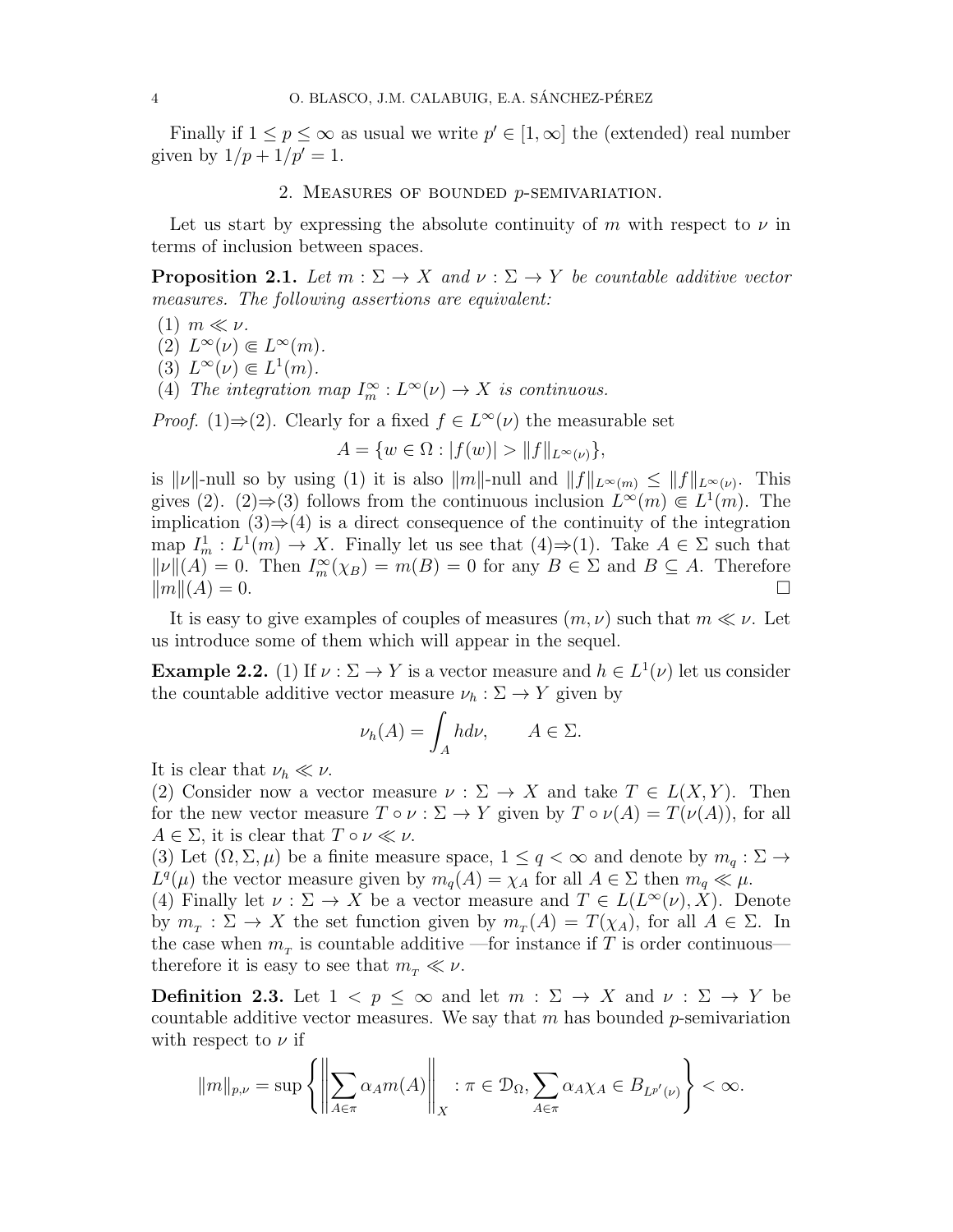For the effective computation of  $\|\cdot\|_{p,\nu}$ , notice that for every  $\pi \in \mathcal{D}_{\Omega}$ ,

$$
\sum_{A \in \pi} \alpha_A \chi_A \in B_{L^{p'}(\nu)} \Longleftrightarrow \sum_{A \in \pi} \alpha_A \chi_A \in B_{L^{p'}(|\langle \nu, y' \rangle|)}, \text{ for all } y' \in B_{Y^*}.
$$

Note also that finite p-semivariation with respect to  $\nu$  of m implies in particular absolute continuity of m with respect to  $\nu$ , i.e.  $\|\nu\|(A) = 0$  implies that  $\|m\|(A) =$ 0 for each  $A \in \Sigma$ .

Of course in the case  $\nu = \mu$  where  $(\Omega, \Sigma, \mu)$  is a positive finite measure space and  $1 < p < \infty$  the classical notion of p-semivariation of a vector valued measure  $m: \Sigma \to X$ , that is to say

$$
||m||_p = \sup \left\{ \left( \sum_{A \in \pi} \frac{|\langle m(A), x' \rangle|^p}{\mu(A)^{p-1}} \right)^{1/p} : x' \in B_{X^*}, \pi \in \mathcal{D}_{\Omega} \right\},\
$$

corresponds to  $||m||_p = ||m||_{p,\mu}$ . However we see in the next example that also coincides with the q-variation with respect to different vector-valued measures.

<span id="page-5-1"></span>**Proposition 2.4.** Let  $(\Omega, \Sigma, \mu)$  be a positive finite measure space,  $m : \Sigma \to X$  be a vector valued measure and  $1 < p \leq r < \infty$ . Then there exist a Banach space Y and a vector valued measure  $\nu : \Sigma \to Y$  such that  $||m||_p = ||m||_{r,\nu}$ .

*Proof.* Let  $Y = L^q(\mu)$  for  $q = p'/r' \geq 1$  and let  $\nu$  be the measure

$$
\nu = m_q : \Sigma \to L^q(\mu), \qquad m_q(A) = \chi_A.
$$

Using that  $L^q(\mu) = L^1(\nu)$  one has that for every  $\pi \in \mathcal{D}_{\Omega}$ 

$$
\left\| \sum_{A \in \pi} \alpha_A \chi_A \right\|_{L^{r'}(m_q)} = \left\| \sum_{A \in \pi} \alpha_A \chi_A \right\|_{L^{p'}(\mu)}
$$

.

Therefore

$$
||m||_{r,\nu} = \sup \left\{ \left\| \sum_{A \in \pi} \alpha_A m(A) \right\|_X : \pi \in \mathcal{D}_{\Omega}, \sum_{A \in \pi} \alpha_A \chi_A \in B_{L^{r'}(m_q)} \right\} = ||m||_p.
$$

<span id="page-5-0"></span>**Example 2.5.** (1) Let  $T: L^{p'}(\mu) \to X$  be a bounded linear map and  $m_T: \Sigma \to X$ X the vector measure associated to T, given by  $m_T(A) = T(\chi_A)$ . Then  $m_T$  has bounded *p*-semivariation with respect to  $\mu$  and  $||m_T||_{p,\mu} = ||T||$ . Moreover, in particular,  $||m_q||_p = 1$  for  $q \leq p'$ .

Indeed, the first part is clear since

$$
\begin{array}{rcl}\n\|m_{\scriptscriptstyle T}\|_{p,\mu} & = & \sup\left\{\left\|\sum_{A\in\pi}\alpha_A m_{\scriptscriptstyle T}(A)\right\|_{X} : \pi\in\mathcal{D}_{\Omega}, \sum_{A\in\pi}\alpha_A\chi_A\in B_{L^{p'}(\mu)}\right\} \\
& = & \sup\left\{\left\|T\left(\sum_{A\in\pi}\alpha_A\chi_A\right)\right\|_{X} : \pi\in\mathcal{D}_{\Omega}, \sum_{A\in\pi}\alpha_A\chi_A\in B_{L^{p'}(\mu)}\right\} \\
& = & \|T\|. \end{array}
$$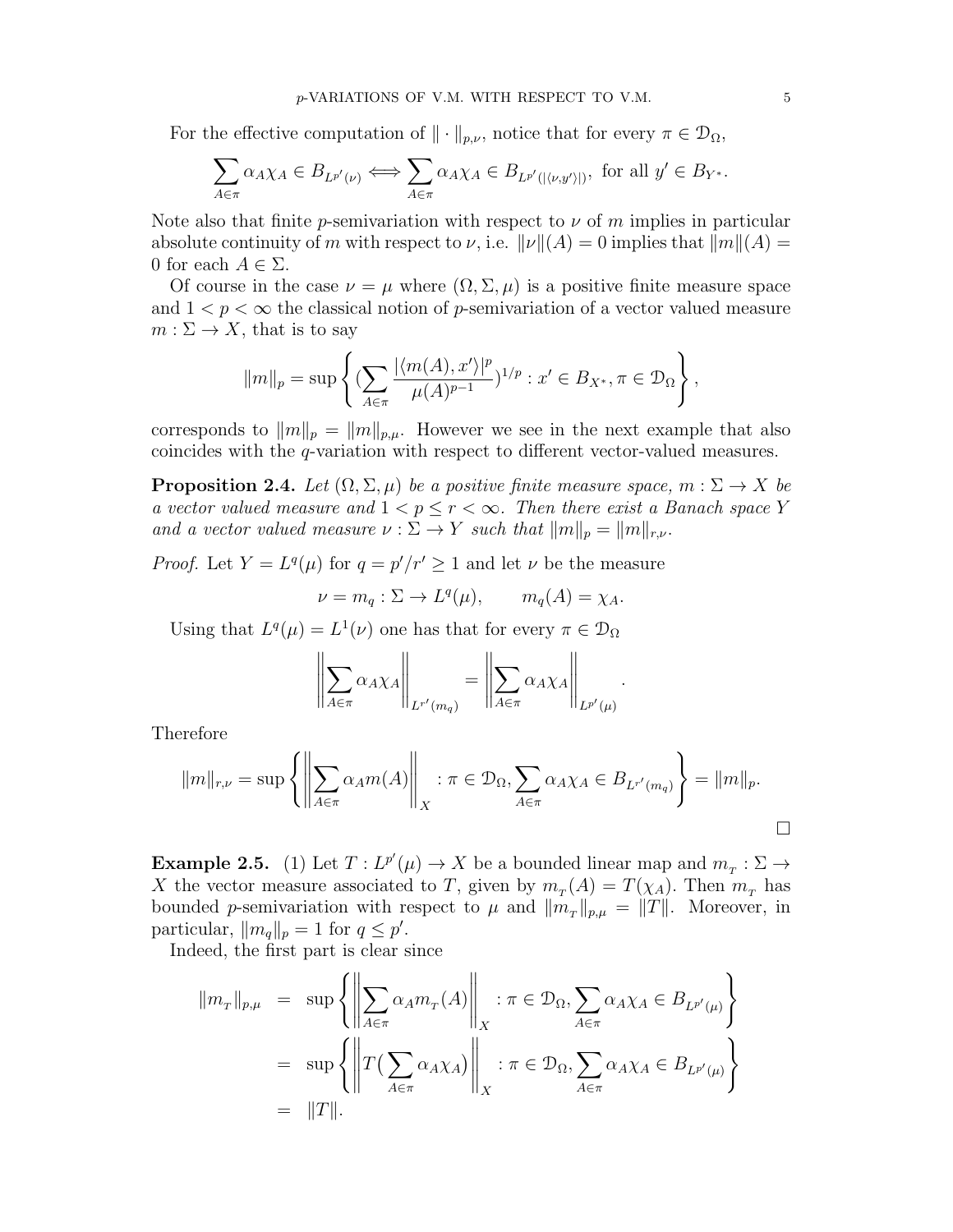In particular, for  $q \leq p'$ , the inclusion map  $T = id : L^{p'}(\mu) \to L^q(\mu)$  defines the vector measure  $m_q = m_{\text{id}} : \Sigma \to L^q(\mu)$  given by  $m_q(A) = \chi_A$  which has bounded p-semivariation with respect to  $\mu$  and  $||m_q||_p = ||m_q||_{p,\mu} = ||\text{id}||_{L^{p'}(\mu) \to L^q(\mu)} = 1.$ (2) Let  $f: \Omega \to X$  be a Pettis *p*-integrable function and  $m_f: \Sigma \to X$  the vector measure  $m_f: \Sigma \to X$  defined by  $m_f(A) = \int_A f d\mu$ , where the integral stands for the Pettis integral of f. Then  $m_f$  has bounded p-semivariation with respect to  $\mu$  and  $||m_f||_{p,\mu} = ||f||_{P_p(X)}$  —where  $P_p(X)$  is the space consisting of Pettis p-integrable functions—. Indeed, just consider the measure  $m_f = m_{T_f}$  where

$$
T_{\mathbf{f}}(\phi) = \int_{\Omega} \phi \mathbf{f} d\mu, \qquad \phi \in L^{p'}(\mu)
$$

and recall that  $||T_f|| = ||f||_{P_p(X)}$ .

In our first important result we characterize when a vector measure  $m : \Sigma \to X$ has bounded p-semivariation with respect to other vector measure  $\nu : \Sigma \to Y$ .

<span id="page-6-0"></span>**Theorem 2.6.** Let  $1 < p \le \infty$  and let  $m : \Sigma \to X$  and  $\nu : \Sigma \to Y$  be countable additive vector measures. The following assertions are equivalent:

- (1)  $||m||_{p,\nu} < \infty$ .
- (2) There exists a bounded linear map  $T_m : L^{p'}(\nu) \to X$  such that  $T_m(\chi_A) =$  $m(A)$ , for all  $A \in \Sigma$ .
- (3)  $L^{p'}(\nu) \in L^1(m)$ .
- (4) The integration map  $I_m^{p'}: L^{p'}(\nu) \to X$  is continuous.

Moreover,  $||m||_{p,\nu} = ||T_m|| = ||\mathrm{id}||_{L^{p'}(\nu) \to L^1(m)} = ||I_m^{p'}||_{L^{p'}(\nu) \to X}.$ 

*Proof.* For (1)⇒(2) let us consider a simple function  $s = \sum_{j=1}^{n} \alpha_j \chi_{A_j}$  and define the bounded linear map  $T_m(s) = \sum_{j=1}^n \alpha_j m(A_j) \in X$ . Since

$$
||T_m(s)||_X = \left\|\sum_{j=1}^n \alpha_j m(A_j)\right\|_X \le ||m||_{p,\nu} ||s||_{L^{p'}(\nu)},
$$

by the density of simple functions in  $L^{p'}(\nu)$  we can extend  $T_m: L^{p'}(\nu) \to X$  with

<span id="page-6-1"></span>
$$
||T_m|| \le ||m||_{p,\nu}.
$$
\n(2.1)

In order to prove that  $(2) \Rightarrow (3)$  first observe that the vector measure associated to  $T_m$ ,  $m_{T_m}$ , is exactly the measure m. This means that  $L^1(m_{T_m}) = L^1(m)$ . On the other hand,  $L^{p'}(\nu)$  is a Banach function space over a Rybakov measure for  $\nu$  as  $\lambda = |\langle \nu, y'_0 \rangle|, y'_0 \in Y^*$ . Hence by the Optimal Domain Theorem (see [\[14,](#page-12-3) Theorem 4.14] and the more general factorization version given in Section 3 of [\[6\]](#page-12-10)) there is an inclusion/quotient map from the space  $L^{p'}(\nu)$  to  $L^1(m_{T_m}) = L^1(m)$ , i.e  $L^{p'}(\nu) \in L^1(m)$ .

Let us show that  $(3) \Rightarrow (4)$ . Take  $f \in L^{p'}(\nu)$ ,

$$
\left\|I_m^{p'}(f)\right\|_X = \left\|\int_{\Omega} f dm\right\|_X \le \|f\|_{L^1(m)} \le \|\mathrm{id}\|_{L^{p'}(\nu) \to L^1(m)} \|f\|_{L^{p'}(\nu)}.
$$

Therefore  $I_m^{p'}$  is continuous and

<span id="page-6-2"></span>
$$
||I_m^{p'}||_{L^{p'}(\nu)\to X} \le ||\mathrm{id}||_{L^{p'}(\nu)\to L^1(m)}.\tag{2.2}
$$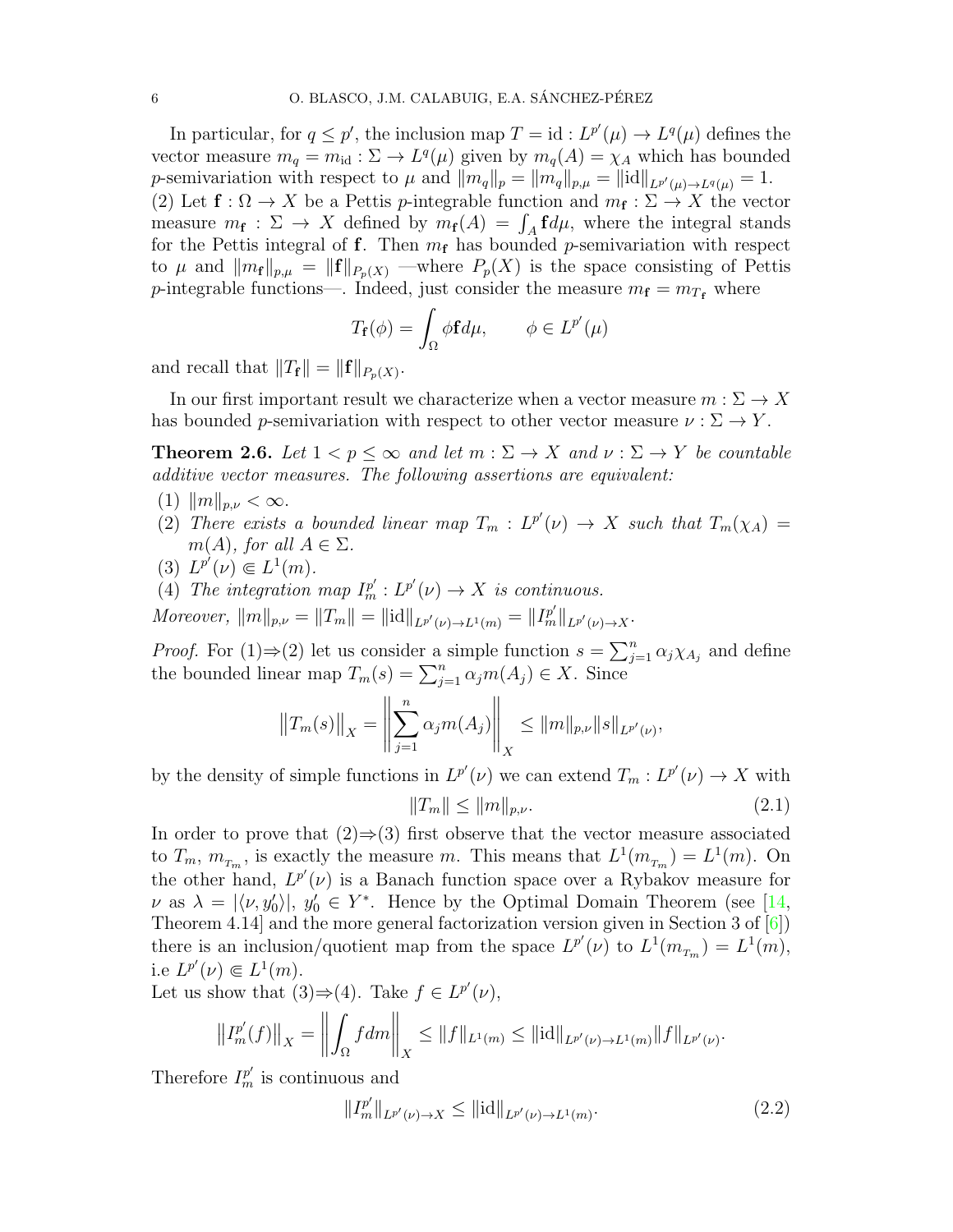We prove now  $(4) \Rightarrow (1)$ . Take  $\pi \in D_{\Omega}$ ,

$$
\left\| \sum_{A \in \pi} \alpha_A m(A) \right\|_X = \left\| \int_{\Omega} \left( \sum_{A \in \pi} \alpha_A \chi_A \right) dm \right\|_X = \left\| I_m^{p'} \left( \sum_{A \in \pi} \alpha_A \chi_A \right) \right\|_X
$$
  

$$
\leq \| I_m^{p'} \|_{L^{p'}(\nu) \to X} \left\| \sum_{A \in \pi} \alpha_A \chi_A \right\|_{L^{p'}(\nu)}.
$$

Therefore  $||m||_{p,\nu}$  is finite and

<span id="page-7-1"></span>
$$
||m||_{p,\nu} \le ||I_m^{p'}||_{L^{p'}(\nu) \to X}.
$$
\n(2.3)

From the inequalities  $(2.1)$ ,  $(2.2)$  and  $(2.3)$  in order to finish the proof we have to show that  $\|\mathrm{id}\|_{L^{p'}(\nu)\to L^1(m)} \leq \|T_m\|$ . Take  $f \in L^{p'}(\nu)$ ,

$$
||f||_{L^{1}(m)} = \sup \left\{ \left\| \int_{\Omega} s f dm \right\|_{X} : s \in S_{\Sigma}(\mathbb{R}) \cap B_{L^{\infty}(\nu)} \right\}
$$
  
\n
$$
= \sup \left\{ ||T_{m}(s f)||_{X} : s \in S_{\Sigma}(\mathbb{R}) \cap B_{L^{\infty}(\nu)} \right\}
$$
  
\n
$$
\leq \sup \left\{ ||T_{m}|| \cdot ||s f||_{L^{p'}(\nu)} : s \in S_{\Sigma}(\mathbb{R}) \cap B_{L^{\infty}(\nu)} \right\}
$$
  
\n
$$
\leq ||T_{m}|| \cdot ||f||_{L^{p'}(\nu)}.
$$

Hence  $\|\mathrm{id}\|_{L^{p'}(\nu)\to L^1(m)} \leq \|T_m\|.$ 

The vector space consisting of those measures  $m$  appearing in Theorem [2.6](#page-6-0) is denoted by  $\mathcal{V}_X^p(\nu)$ . The previous result allows us to establish an isometric isomorphism between  $\mathcal{V}_X^p(\nu)$  and  $L(L^{p'}(\nu), X)$ . Therefore,

Corollary 2.7. Let  $1 < p \leq \infty$ ,  $\nu : \Sigma \to Y$  a countable additive vector measure and X a Banach space. Then  $\mathcal{V}_X^p(\nu)$  is a Banach space under the norm  $\|\cdot\|_{p,\nu}$ that can be identified isometrically with  $L(L^{p'}(\nu), X)$ .

Theorem [2.6](#page-6-0) is in fact an integral representation theorem for operators from a  $p'$ -convex order continuous Banach lattice on a Banach space. This can be proved by using some well-known results on representations of this class of Banach lattices. Recall that other implicit fact that is assumed is that  $\nu$  and m must be defined on the same measure space  $(\Omega, \Sigma)$ .

<span id="page-7-0"></span>**Corollary 2.8.** Let  $1 < p \leq \infty$ . Let E be an order continuous p'-convex Banach lattice with a weak unit and  $X$  a Banach space. Then there is a measure space  $(\Omega, \Sigma)$  and a vector measure  $\nu$  on it such that  $\mathcal{V}_X^p(\nu) = L(E, X)$  (isomorphically). In particular, there is an order isomorphism  $I: E \to L^{p'}(\nu)$  satisfying that for each  $T \in L(E, X)$  there is a vector measure  $m_T \ll \nu$  such that  $||m_T||_{p,\nu} < \infty$  and  $T(\cdot) = \int I(\cdot) dm_T.$ 

Proof. This is a consequence of the representation theorem for Banach lattices using vector measures: if  $E$  satisfies the requirements above, there is a vector measure  $\nu$  such that there is an order isomorphism between E and  $L^{p'}(\nu)$  (see [\[14,](#page-12-3) Prop.3.30] and the references therein). Therefore, each  $T \in L(E, X)$  defines an operator  $S_T : L^{p'}(\nu) \to X$ . For getting the integral formula, it is enough to use Theorem [2.6](#page-6-0) with the vector measure  $m<sub>T</sub>$  playing the role of m in (2).  $\square$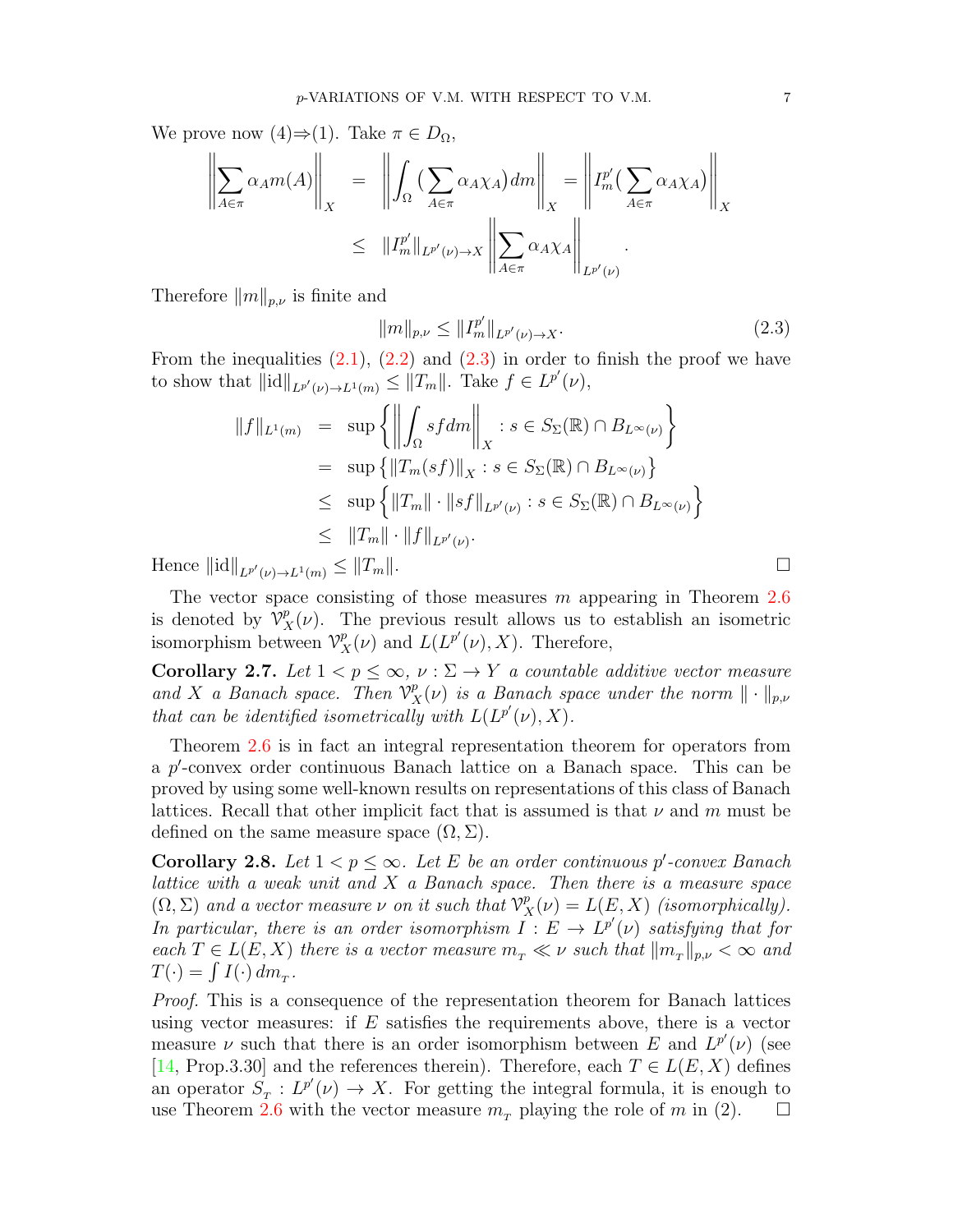Notice that the integral representation obtained above can be written for each vector measure representing the Banach lattice  $E$ . For instance, Lebesgue measure  $\mu$  on [0, 1] can be obviously used for representing the space  $L^{p'}[0, 1]$  as  $L^{p'}(\mu)$ . This is Example  $2.5(1)$  $2.5(1)$ . The other cases in it show more classical examples when we deal with the *p*-semivariation of vector valued measures with respect to scalar ones. Now we present a different example where both measures are vector valued.

<span id="page-8-2"></span>Corollary 2.9. Let  $1 < p \leq \infty$ ,  $\nu : \Sigma \to Y$  a countable additive vector measure and  $h \in L^1(\nu)$ . The following assertions are equivalent:

- (1)  $\|\nu_h\|_{p,\nu} < \infty$ .
- (2)  $L^{p'}(\nu) \in L^1(\nu_h)$ .
- (3)  $h \in L^p(\nu)$ .

Moreover,  $\|\nu_h\|_{p,\nu} = \|h\|_{L^p(\nu)} = \|\mathrm{id}\|_{L^{p'}(\nu) \to L^1(\nu_h)}.$ 

*Proof.* Theorem [2.6](#page-6-0) gives that  $(1) \Rightarrow (2)$  and

$$
\|\nu_h\|_{p,\nu} = \|\text{id}\|_{L^{p'}(\nu) \to L^1(\nu_h)}.\tag{2.4}
$$

Let us proof (2)⇒(3). Recall that the space  $M(L_w^{p'}(\nu), L^1(\nu))$  of multiplication operators from  $L^{p'}_w(\nu)$  into  $L^1(\nu)$  endowed with the operator norm is isometrically isomorphic to  $L^p(\nu)$  with the norm  $\|\cdot\|_{L^p(\nu)}$  (cf. [\[14,](#page-12-3) Proposition 3.43]). Take  $g \in L_{w}^{p'}(\nu)$  and use (2) to obtain

$$
||hg||_{L^1(\nu)} = ||g||_{L^1(\nu_h)} \leq ||id||_{L^{p'}(\nu) \to L^1(\nu_h)} ||g||_{L^{p'}(\nu)}.
$$

Hence  $h \in M(L_w^{p'}(\nu), L^1(\nu)) = L^p(\nu)$  and

<span id="page-8-0"></span>
$$
||h||_{L^{p}(\nu)} \leq ||\text{id}||_{L^{p'}(\nu) \to L^{1}(\nu_{h})}.
$$
\n(2.5)

We show now that  $(3) \Rightarrow (1)$ . Take  $\pi \in \mathcal{D}_{\Omega}$ ,

$$
\left\| \sum_{A \in \pi} \alpha_A \nu_h(A) \right\|_Y = \left\| \int_{\Omega} \left( \sum_{A \in \pi} \alpha_A \chi_A \right) h d\nu \right\|_Y \le \left\| \left( \sum_{A \in \pi} \alpha_A \chi_A \right) h \right\|_{L^1(\nu)}
$$
  

$$
\le \left\| \sum_{A \in \pi} \alpha_A \chi_A \right\|_{L^{p'}(\nu)} \|h\|_{L^p(\nu)}.
$$

Therefore we obtain that

<span id="page-8-1"></span>
$$
\|\nu_h\|_{p,\nu} \le \|h\|_{L^p(\nu)}.\tag{2.6}
$$

Finally using  $(2.5)$ , the last part of Theorem [2.6](#page-6-0) and  $(2.6)$  we have

$$
||h||_{L^{p}(\nu)} \leq ||\mathrm{id}||_{L^{p'}(\nu) \to L^{1}(\nu_{h})} = ||\nu_{h}||_{p,\nu} \leq ||h||_{L^{p}(\nu)}.
$$

The last result of this section is other consequence of Theorem [2.6](#page-6-0) and provides a new characterization of the norm of the spaces  $L^p(\nu)$  in our setting.

Corollary 2.10. Let  $1 < p < \infty$ ,  $\nu : \Sigma \to Y$  a countable additive vector measure and  $h \in L^p(\nu)$ . Then

$$
||h||_{L^{p}(\nu)} = \sup \left\{ ||h||_{L^{1}(m)} : m \in B_{\mathcal{V}_{Y}^{p'}(\nu)} \right\}.
$$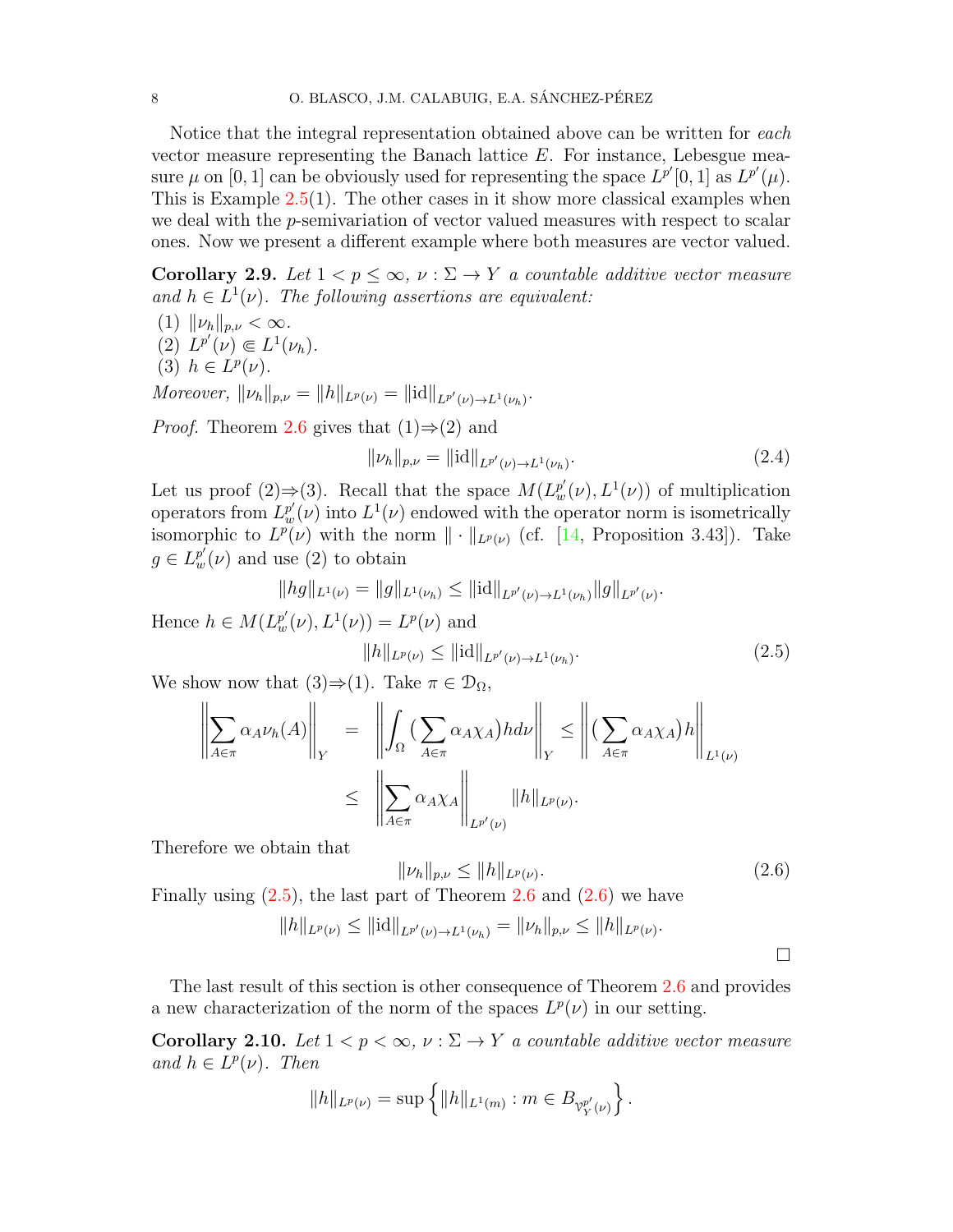*Proof.* For the first inequality observe that since  $h \in L^p(\nu)$  then  $h^{p-1} \in L^{p'}(\nu)$ . By using Corollary [2.9](#page-8-2) with this function  $h^{p-1}$  and the space  $L^{p'}(\nu)$  we have that

$$
||\nu_{h^{p-1}}||_{p',\nu} = |||h|^{p-1}||_{L^{p'}(\nu)} = ||h||_{L^{p}(\nu)}^{p-1}.
$$
\n(2.7)

Consider now the vector valued measure  $m = ||h||_{L^{p}(h)}^{1-p}$  $L^p(\nu)} \nu_{h^{p-1}} = \nu_{\|h\|_{L^p(\nu)}^{1-p}h^{p-1}}$  that satisfies  $||m||_{p',\nu} = 1$  and

$$
||h||_{L^1(m)} = |||h|| \cdot ||h||_{L^p(\nu)}^{1-p} |h|^{p-1} ||_{L^1(\nu)} = ||h||_{L^p(\nu)}^{1-p} |||h|^p ||_{L^1(\nu)} = ||h||_{L^p(\nu)}.
$$

This gives

$$
||h||_{L^{p}(\nu)} \leq \sup \left\{ ||h||_{L^{1}(m)} : m \in B_{\mathcal{V}_{Y}^{p'}(\nu)} \right\}.
$$

For the other inequality take  $m \in B_{\mathcal{V}_{Y}^{p'}(\nu)}$ . Using Theorem [2.6](#page-6-0) we have that  $L^p(\nu) \in L^1(m)$ . Since moreover  $\|\mathrm{id}\|_{L^p(\nu) \to L^1(m)} = \|m\|_{p',\nu} \leq 1$  we obtain

$$
||h||_{L^1(m)} \leq ||\mathrm{id}||_{L^p(\nu) \to L^1(m)} ||h||_{L^p(\nu)} \leq ||h||_{L^p(\nu)}.
$$

Since  $m \in B_{\mathcal{V}^{p'}_{Y}(\nu)}$  is arbitrary we have the other inequality and hence the equality.  $\Box$ 

### 3. Measures of bounded p-variation.

In this section we develop the counterpart of the results of the previous one for the case of finite p-variation instead of finite p-semivariation. As we will show, this leads us to represent the class of cone absolutely summming operators.

**Definition 3.1.** Let  $1 < p \leq \infty$  and let  $m : \Sigma \to X$  and  $\nu : \Sigma \to Y$  be countable additive vector measures. We say that  $m$  has bounded  $p$ -variation with respect to  $\nu$  if

$$
|m|_{p,\nu} = \sup \left\{ \sum_{A \in \pi} |\alpha_A| \|m(A)\|_X : \pi \in \mathcal{D}_{\Omega}, \sum_{A \in \pi} \alpha_A \chi_A \in B_{L^{p'}(\nu)} \right\} < \infty.
$$

Remark 3.2. If m has bounded p-variation with respect to  $\nu$  then given  $A \in \Sigma$ ,  $\pi \in \mathcal{D}_A$ ,

$$
\sum_{B \in \pi} ||m(B)||_X \leq ||m|_{p,\nu} \left\| \sum_{B \in \pi} \chi_B \right\|_{L^{p'}(\nu)} \leq |m|_{p,\nu} ||\nu|| (A)^{1/p'}.
$$

In particular, m has bounded variation  $|m|$  and  $|m| \ll \nu$ .

As in the previous section we present now some easy examples. Of course in the case  $\nu = \mu$  where  $(\Omega, \Sigma, \mu)$  is a positive finite measure space and  $1 < p < \infty$ the classical notion of p-variation of a vector valued measure  $m : \Sigma \to X$ , that is to say

$$
|m|_p = \sup \left\{ \left( \sum_{A \in \pi} \frac{\|m(A)\|^p}{\mu(A)^{p-1}} \right)^{1/p} : \pi \in \mathcal{D}_{\Omega} \right\},\
$$

corresponds to  $|m|_p = |m|_{p,\mu}$ . Similarly as in Proposition [2.4](#page-5-1) we have the analogue result.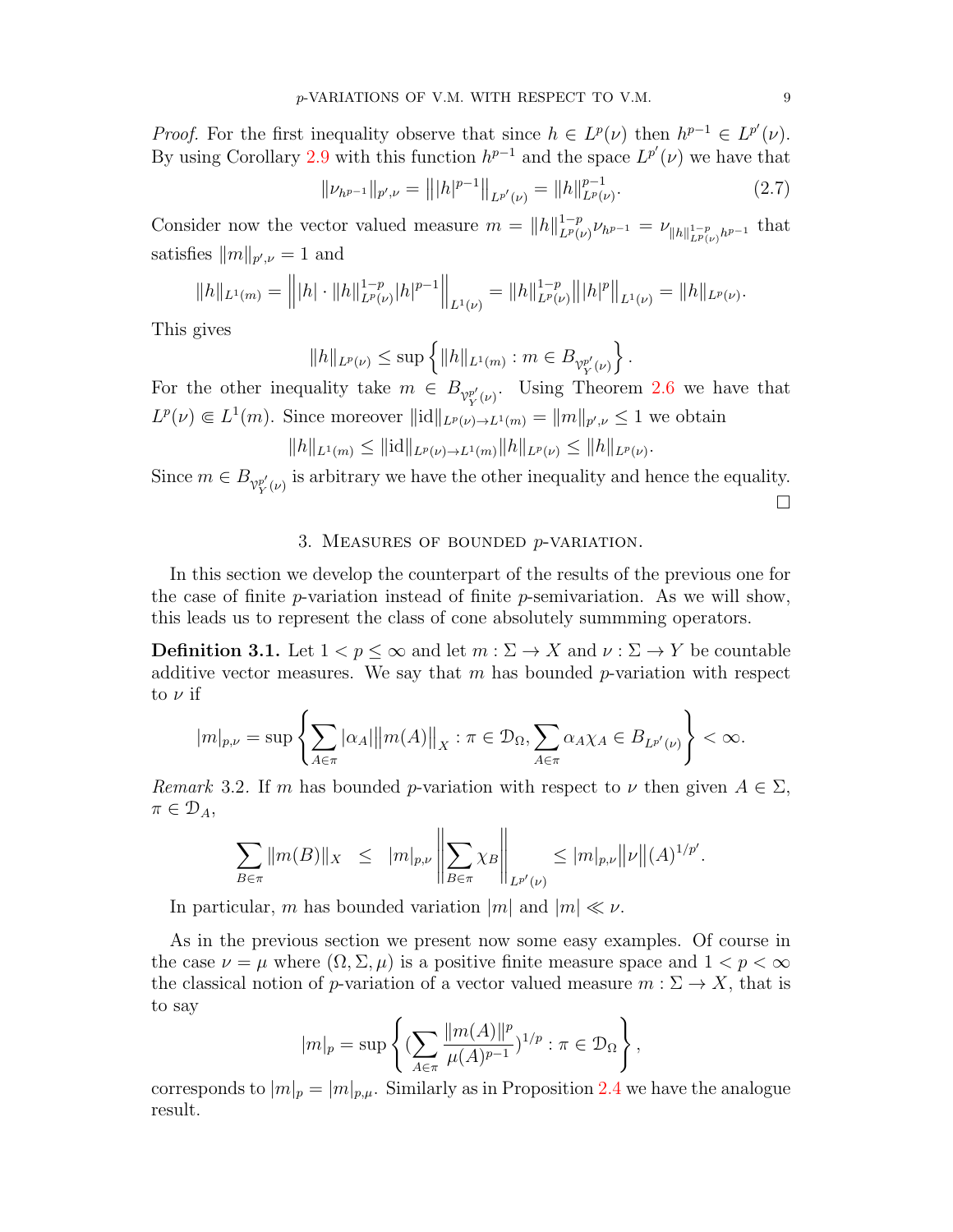**Proposition 3.3.** Let  $(\Omega, \Sigma, \mu)$  be a positive finite measure space,  $m : \Sigma \to X$  be a vector valued measure and  $1 < p \leq r < \infty$ . Then there exist a Banach space Y and a vector valued measure  $\nu : \Sigma \to Y$  such that  $|m|_p = |m|_{r,\nu}$ .

<span id="page-10-1"></span>**Example 3.4.** Let  $(\Omega, \Sigma, \mu)$  be a positive finite measure space and  $1 < p < \infty$ . (1) If  $T : L^{p'}(\mu) \to X$  is a cone absolutely summing operator then  $m_T$  has bounded *p*-variation with respect to  $\mu$  and  $|m_T|_{p,\mu} = \pi_1^+(T)$ .

(2) Let  $f: \Omega \to X$  be a Bochner p-integrable function and consider  $m_f: \Sigma \to$ X defined by  $m_f(A) = \int_A f d\mu$ , where now the integral stands for the Bochner integral of f. Then  $m_f$  has bounded p-variation with respect to  $\mu$  and

$$
|m_{\mathbf{f}}|_{p,\mu}=|m_{\mathbf{f}}|_p=\left(\int_{\Omega}||\mathbf{f}||^p d\mu\right)^{\frac{1}{p}}.
$$

We prove now the main result of this section (similar results can also be found in [\[2\]](#page-12-11), [\[3\]](#page-12-12), [\[4\]](#page-12-13), [\[5\]](#page-12-14) and [\[10\]](#page-12-15)).

<span id="page-10-0"></span>**Theorem 3.5.** Let  $1 < p \leq \infty$  and let  $m : \Sigma \to X$  and  $\nu : \Sigma \to Y$  be countable additive vector measures. The following assertions are equivalent:

- (1)  $|m|_{p,\nu} < \infty$ .
- (2)  $L^{p'}(\nu) \in L^1(|m|)$ .
- (3) The integration map  $I_m^{p'}: L^{p'}(\nu) \to X$  is cone absolutely summing.
- (4) There exists a cone absolutely summing operator  $T_m: L^{p'}(\nu) \to X$  such that  $T_m(\chi_A) = m(A)$ , for all  $A \in \Sigma$ .

Moreover,  $|m|_{p,\nu} = ||\mathrm{id}||_{L^{p'}(\nu) \to L^1(|m|)} = \pi_1^+(I_m^{p'}|_{L^{p'}(\nu)}) = ||T_m||.$ 

*Proof.* Let us start by proving  $(1) \Rightarrow (2)$ . Take  $\pi = \{A_i\}_{i=1}^n \in \mathcal{D}_{\Omega}$  and we will show that if  $s = \sum_{i=1}^{n} \alpha_{A_i} \chi_{A_i}$  is a simple function then

<span id="page-10-2"></span>
$$
||s||_{L^{1}(|m|)} \le |m|_{p,\nu} ||s||_{L^{p'}(\nu)}.
$$
\n(3.1)

Let  $\varepsilon > 0$ . For each  $1 \leq i \leq n$  take a partition  $\pi_i = \{B_j^i\}_{j=1}^{k(i)}$  of  $A_i \in \pi$  such that

$$
\sum_{B_j^i \in \pi_i} ||m(B_j^i)|| > |m|(A_i) - \frac{\varepsilon}{2^i |\alpha_{A_i}|}.
$$

Hence, by using (1)

$$
\sum_{i=1}^{n} |\alpha_{A_i}| \cdot |m|(A_i) \leq \sum_{i=1}^{n} \sum_{B_j^i \in \pi_i} |\alpha_{A_i}| ||m(B_j^i)||_X + \varepsilon
$$
  

$$
\leq |m|_{p,\nu} \left\| \sum_{i=1}^{n} \sum_{B_j^i \in \pi_i} \alpha_{A_i} \chi_{B_j^i} \right\|_{L^{p'}(\nu)} + \varepsilon
$$
  

$$
\leq |m|_{p,\nu} \left\| \sum_{i=1}^{n} \alpha_{A_i} \chi_{A_i} \right\|_{L^{p'}(\nu)} + \varepsilon.
$$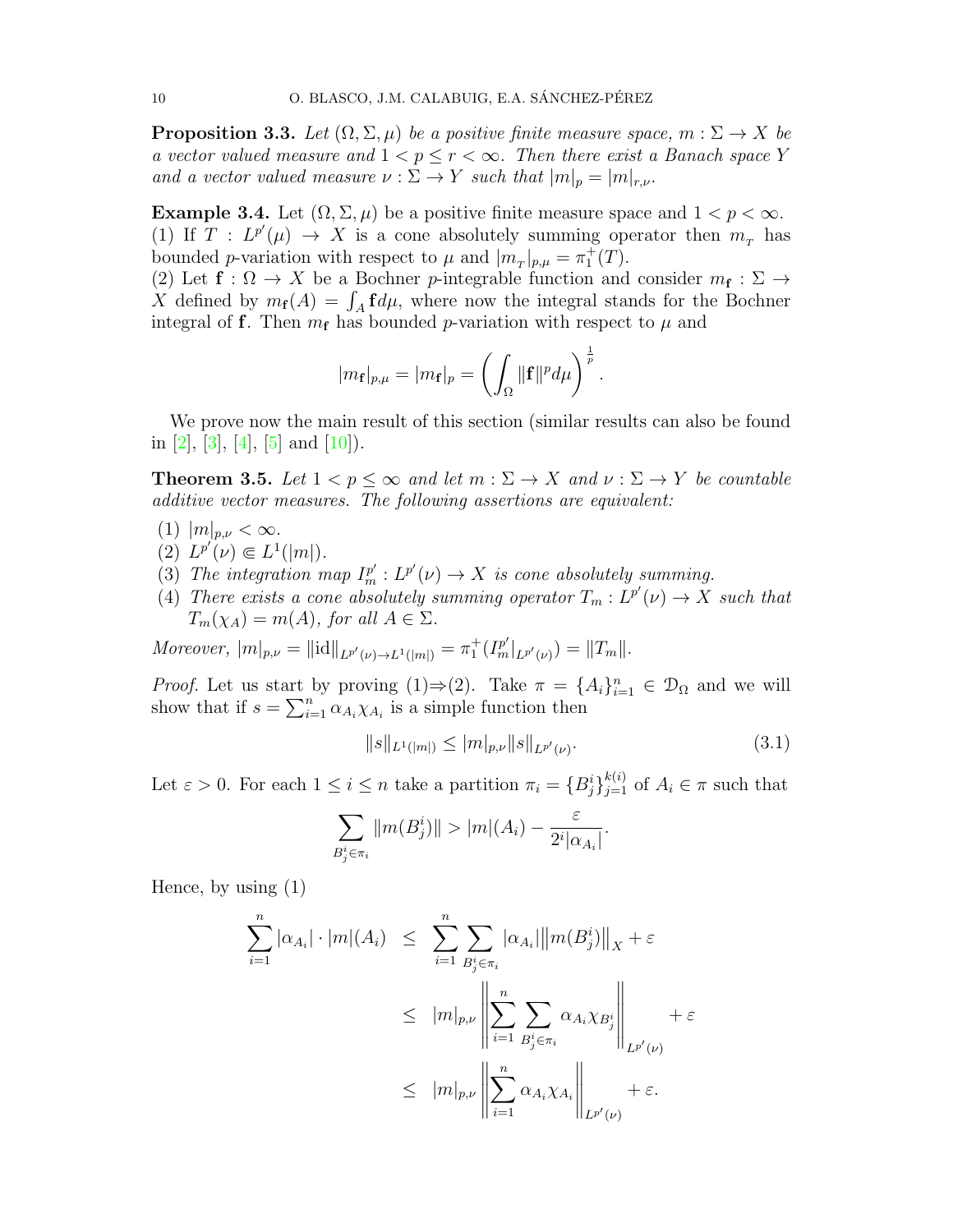Taking the limit as  $\varepsilon$  goes to zero one gets [\(3.1\)](#page-10-2). The density of the simple functions both in  $L^1(|m|)$  and  $L^{p'}(\nu)$  gives

$$
\|\text{id}\|_{L^{p'}(\nu)\to L^1(|m|)} \le |m|_{p,\nu}.\tag{3.2}
$$

Let us continue with the proof of  $(2) \Rightarrow (3)$ . Recall that for a non-negative finite measure any bounded operator  $T: L^1(\mu) \to X$  is cone absolutely summing with  $\pi_1^+(T) = ||T||$  (cf. [\[2\]](#page-12-11)). Now using that the composition of a positive operator and a cone absolutely summing operator is cone absolutely summing (3) follows from (2) because  $I_m^{p'}$  is obviously bounded from  $L^1(|m|)$  to X. Moreover

$$
\pi_1^+(I_m^{p'}|_{L^{p'}(\nu)}) \le ||\mathrm{id}||_{L^{p'}(\nu) \to L^1(|m|)}.\tag{3.3}
$$

Obviously (3)⇒(4) and  $\pi_1^+(I_m^{p'}|_{L^{p'}(\nu)}) = ||T_m||$  just taking  $T_m = I_m^{p'}$ . Therefore it remains the proof of  $(4) \Rightarrow (1)$ . First note that since

$$
T_m(\chi_A) = m(A) = \int_A dm = I_m^{p'}(\chi_A),
$$

for all  $A \in \Sigma$ , then  $T_m(s) = I_m^{p'}(s)$  for all  $s \in S_{\Sigma}(\mathbb{R})$  and, by the density of the simple functions in  $L^{p'}(\nu)$ , one gets  $T_m = I^{p'}_m$ . Take  $\pi \in \mathcal{D}_{\Omega}$  and  $\sum_{A \in \pi} \alpha_A \chi_A \in$  $L^{p'}(\nu)$ . Then

$$
\sum_{A \in \pi} |\alpha_A| \|m(A)\|_X = \sum_{A \in \pi} \|T_m(|\alpha_A|\chi_A)\|_X \leq \pi_1^+(T_m) \left\| \sum_{A \in \pi} \alpha_A \chi_A \right\|_{L^{p'}(\nu)}.
$$

This shows that

$$
|m|_{p,\nu} \le \pi_1^+(T_m) = \pi_1^+(I_m^{p'}|_{L^{p'}(\nu)}).
$$
\n(3.4)

Similarly to the previous section the vector space consisting of those measures m appearing in Theorem [3.5](#page-10-0) is denoted by  $V_X^p(\nu)$  and we have,

Corollary 3.6. Let  $1 < p \leq \infty$ ,  $\nu : \Sigma \to Y$  a countable additive vector measure and X a Banach space. Then  $V_X^p(\nu)$  is a Banach space under the norm  $|\cdot|_{p,\nu}$ that can be identified isometrically with  $\Lambda_1^+(L^{p'}(\nu),X)$ .

Using the results on representation of p-convex Banach lattices that we have used in Section 2, we get the integral representation for cone absolutely summing operators.

<span id="page-11-0"></span>Corollary 3.7. Let  $1 < p \leq \infty$ . Let E be an order continuous p'-convex Banach lattice with a weak unit and  $X$  a Banach space. Then there is a measure space  $(\Omega, \Sigma)$  and a vector measure  $\nu$  on it such that  $V_X^p(\nu) = \Lambda_1^+(E, X)$  (isomorphically). In particular, there is an order isomorphism  $I: E \to L^{p'}(\nu)$  such that for each  $T \in \Lambda^+_1(E, X)$  there is a vector measure  $m_T \ll \nu$  satisfying that  $|m_T|_{p,\nu} < \infty$ and  $T(\cdot) = \int I(\cdot) dm_T$ .

The proof is similar to the one given for Corollary [2.8.](#page-7-0)

Acknowledgement. J.M. Calabuig and O. Blasco were supported by Ministerio de Economía y Competitividad (Spain) (project MTM2011-23164). E.A.